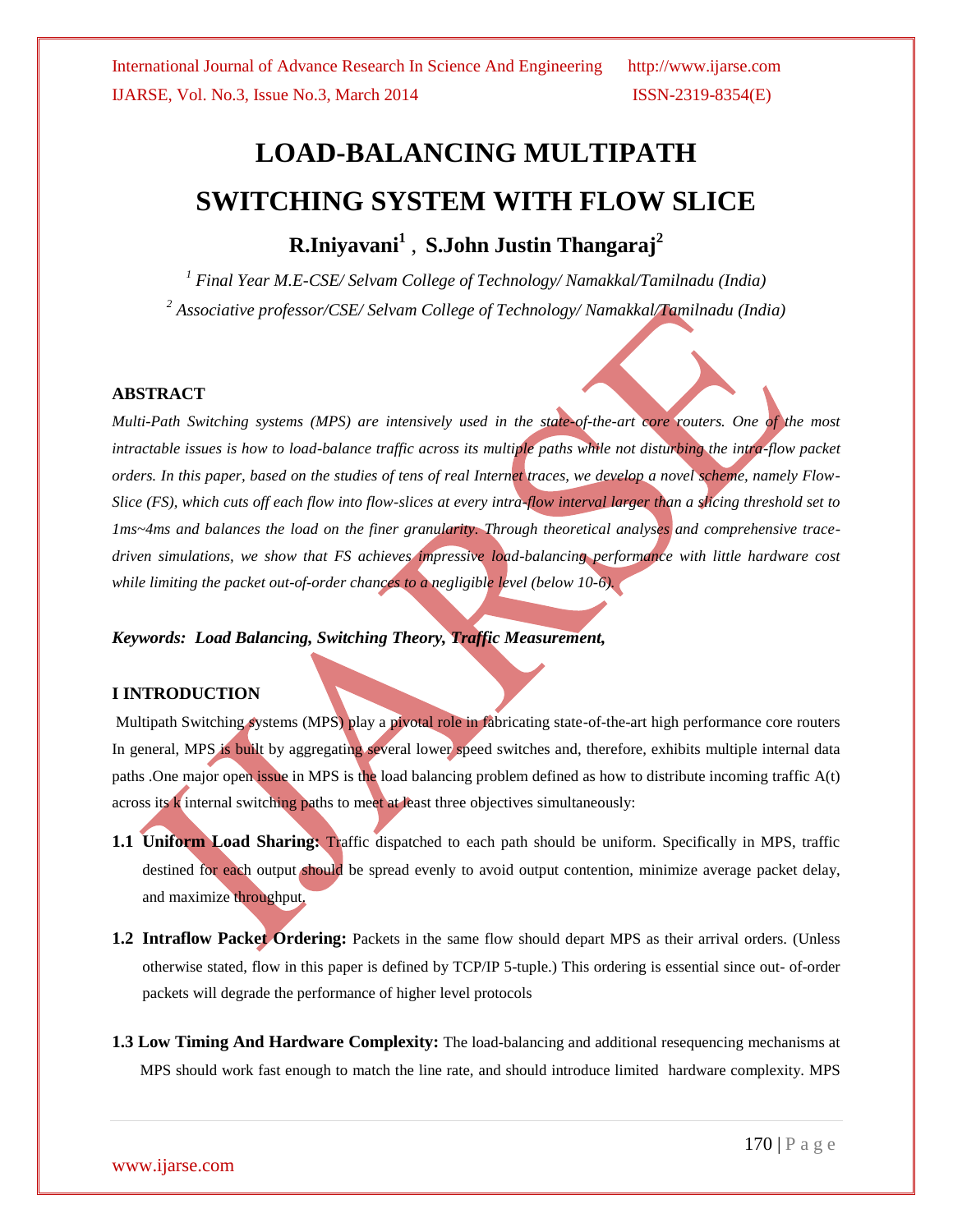# International Journal of Advance Research In Science And Engineering http://www.ijarse.com IJARSE, Vol. No.3, Issue No.3, March 2014 ISSN-2319-8354(E)

is most likely to hold hundreds of external ports operating at ultrahigh speed. To provide such scalability, the timing/hardware complexity of O(1) is necessary.

 However, packets in the same flow may be forwarded in separate paths and experience different delays, thus violating the intraflow packet ordering requirement. A straightforward solution is to use an explicit resequencer at each output to restore packet orders. They delay each packet at output until the system delay upper bound is reached. Each packet is time shifted by the same offset before departing, thus preserving the arrival order. Nonetheless, the delay equalization method suffers from a huge penalty in magnifying the average delay. It is shown in our prototype simulations that even the latest adaptive resequencer increases the average delay nearly 10 times to about 10 ms. A route passing through five such routers will lead to at least 50 ms average delay, almost violating the QoS requirement for delay-sensitive applications. To avoid the packet out-of-order, another choice is to use flow-based load-balancing algorithms. They dispatch packets in the same flow to a fixed switching path by hashing its 5-tuple to path ID.

# **II RELATED WORK**

A basic timestamp-based resequencer was proposed by Turner to deal with the cell out-of-order issue, when cells within a virtual circuit are allowed to take different paths in ATM switching systems. In each scheduling, the resequencer implements a smart contention resolution mechanism to select the oldest cell and then compares its age with a predefined threshold equal to the system delay upper bound. If the selected cell exceeds this age threshold, it will be sent without disturbing cell orders since all previously arrived cells have left the system. Henrion improved the timestamp-based resequencer by introducing time-wheel-like hardware which does not need to compare cells' timestamps at output. It maintains an array of D pointer lists, where D is larger than delay upper bound at system measured by timeslots. Each pointer at the list stores location of a cell waiting for resequencing. At timeslot t, the pointer list at slot  $t$  modulo D is linked to the tail of the output cell list and removed from the array. After that, pointers of arrival cells at timeslot t are linked together and stored in this empty slot (t modulo D) of the array. This approach delays every cell by fixed D timeslots with  $O(1)$  complexity and strictly guarantees cell orders. Fixedthreshold timestamp-based resequencers work well for ATM switching systems where traffic is well defined and cell delay is moderate. However, in transition to an IP network, traffic becomes rather bursty, introducing a higher age threshold on these resequencers and equalizing cell delay to undesirable level. To cope with the traffic in the worst case, Turner proposed an adaptive resequencer that dynamically adjusts threshold ac-cording to a real-time delay bound. Trace-driven simulations show that the resequencer performs well better than the fixed-threshold one. Another kind of resequencer uses sequence number instead of timestamp. Cells with the same priority from one input to one output are numbered sequentially at their arrivals. At the output, an expected sequence number is maintained for all the packets in the same flow. Only the cells with an expected sequence can be sent after reaching output, thus preserving cell order. Predefined path scheduling protocol known by both input and output, such as Round- Robin (RR), can be employed to avoid attaching a sequence number to each cell. Resequencers using VIQ can be categorized in this class. Resequencing techniques are also studied in designing popular MPS. This approach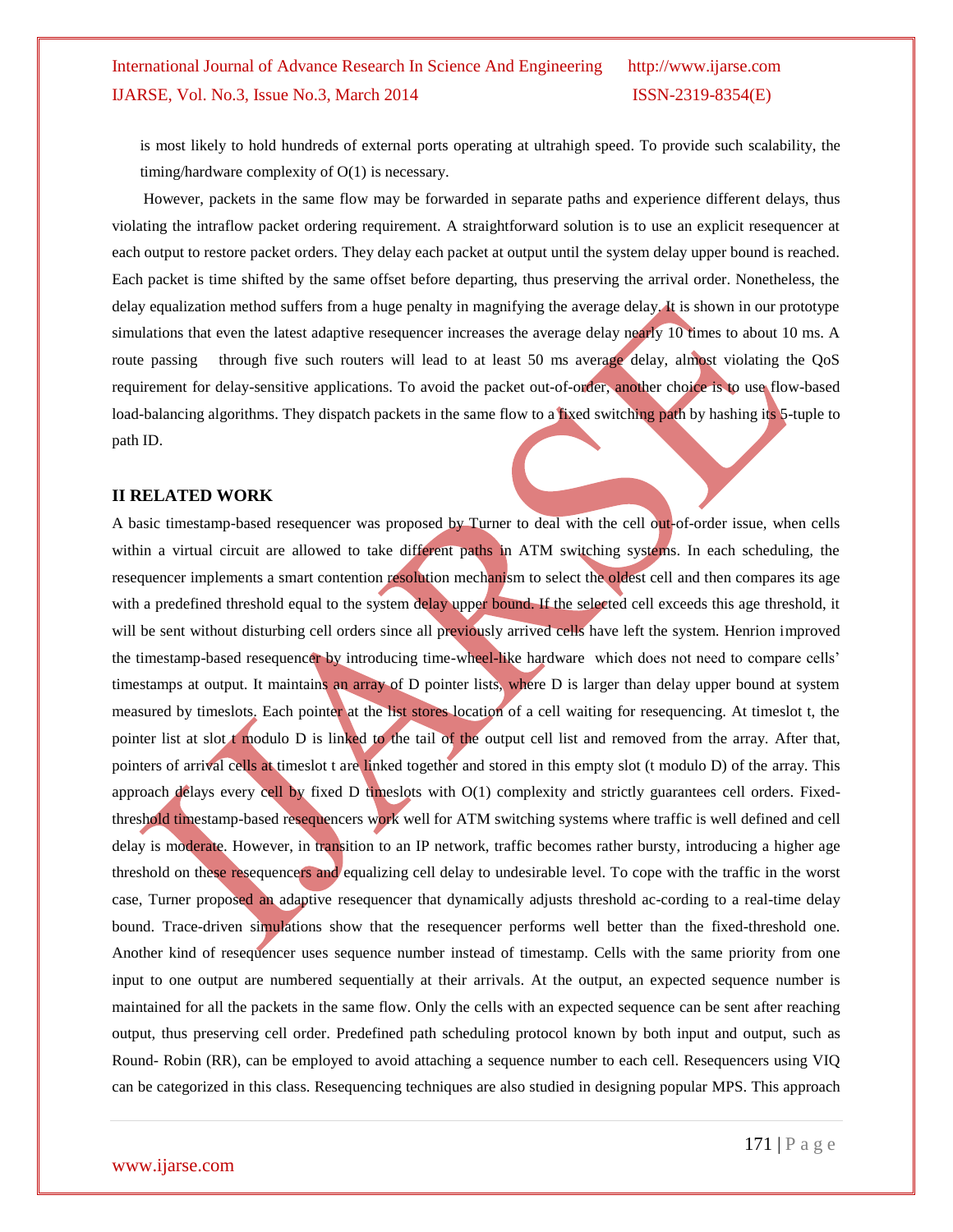# International Journal of Advance Research In Science And Engineering http://www.ijarse.com IJARSE, Vol. No.3, Issue No.3, March 2014 ISSN-2319-8354(E)

does not disorder cells but suffers from huge communication complexity in sharing information among all the input and outputs .This approach can be categorized into timestamp-based solution. Later in , by setting the configurations of LBvN's first and second stages to symmetrical patterns, each input and output is connected to each Virtual Output Queue (VOQ) between the two stages (called mailbox) in period. Each newly arrived flow is assigned to the NP with the lightest load. The major bottleneck of this method is to maintain a per-flow context table, which reaches up to a million entries at an OC 768c port. The unique features of HRW lie in its graceful dealing with server failures, and it supports load balancing across heterogeneous servers by introducing the scaling vector. In developed methods to detect NP's overload and optimally adjust a scaling vector to reshape flow distribution. However, flow remapping has negative impact on increasing packet out-of-order probability.

## **III FLOW SLICE**

The traces are collected at separate locations from the network core to edge/access points; hence, the traces represent comprehensive Internet traffic behaviors. Each data set records consecutive packet headers (TCP/IP) during an observation period of 1-10 min.

The original 5-tuple at each header is remapped, using the longest prefix preserving mapping, to new 5-tuple address spaces, but they still retain the original flow-level characteristics. The timestamp at each packet header has a resolution of at least 1 microsecond.



#### **Flow Slice**

A flow slice is a sequence of packets in a flow, where every intraflow interval between two consecutive packets is smaller than or equal to a slicing threshold . Flow slices can be seen as miniflows created by cutting off every intraflow interval larger than . we depict the Cumulative Distribution Functions (C.D.F) of intraflow intervals in our traces.Most of the traces have more than 50 percent of their intervals larger than 1 ms, and more than 40 percent are larger than 4 ms. Two exceptions.

# www.ijarse.com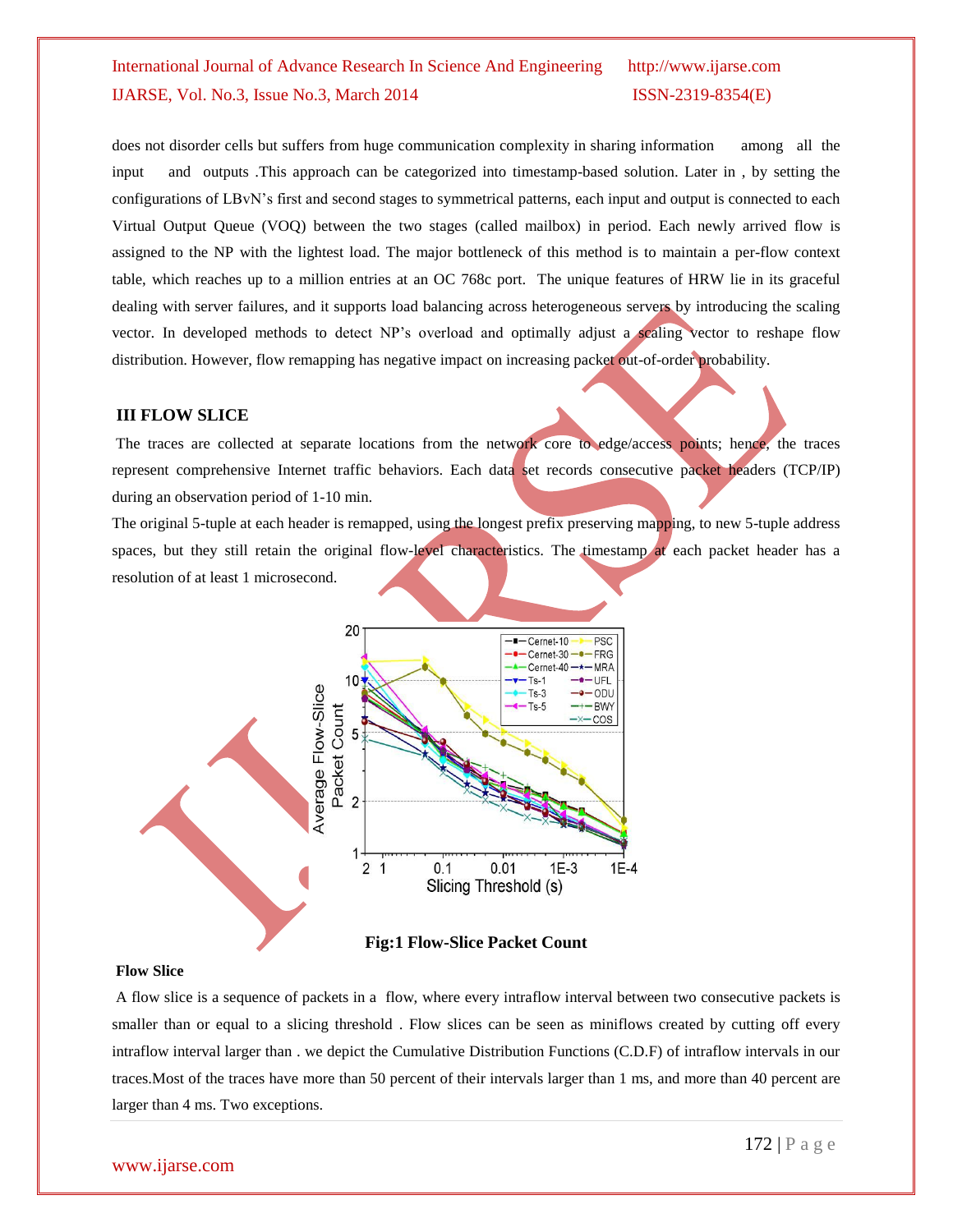### **Properties**

The flow-slice characteristics are investigated at different slicing thresholds between 100 s-200 ms. Compared with the original flow, which is equivalent to flow slice with a slicing threshold of 2 s (set to flow time-out value), three flow-slice specific properties are observed in all traces.

**Property 1 :** Small Size:

Both the average packet count (FC) and the average size (FS) of flow slice are much smaller than those of the original flow.

**Property 2 : Light-Tailed Size** 

Distribution :Flow-slice packet count/size distributions are light tailed while it is well-known that original flow-size distribution is heavy tailed.

**Property 3** : Fewer Active Flow Slice:

The active flow-slice number is 1-2 magnitudes smaller than that of active flow.

# **IV PROBLEM**

The packet-based solutions are advocated where traffic is dispatched packet by packet to optimally balance the load. However, packets in the same flow may be forwarded in separate paths and experience different delays, thus violating the intraflow packet ordering requirement. A straightforward solution is to use an explicit resequencer at each output to restore packet orders. In timestamp-based resequencers are developed. They delay each packet at output until the system delay upper bound is reached. Each packet is time shifted by the same offset before departing, thus preserving the arrival order. Nonetheless, the delay equalization method suffers from a huge penalty in magnifying the average delay. To avoid the packet out-of-order, another choice is to use flow-based load balancing algorithms. They dispatch packets in the same flow to a fixed switching path by hashing its 5-tuple to path ID.

Problems**:**

- 1. High load balance
- 2. Delay delivered process
- 3. More waiting time

# **V IMPLEMENTATION**

The major implementation cost introduced by FS is that of hash table maintaining an active flow-slice context. The size of this hash table is a trade-off ,First a large hash table reduces hash collision probability. Here, hash collision is defined as the situation when more than one flow slices are hashed into the same entry, which degrades loadbalancing uniformity; Second a small hash table is desirable as the table is accessed in each load-balancing operation and on-chip SRAM with relatively small size allows higher access speed. We calculate this trade-off in a Dual Hash Table (DHT) approach .Assume a hash collision probability below 0.5 percent as negligible, where only one flow